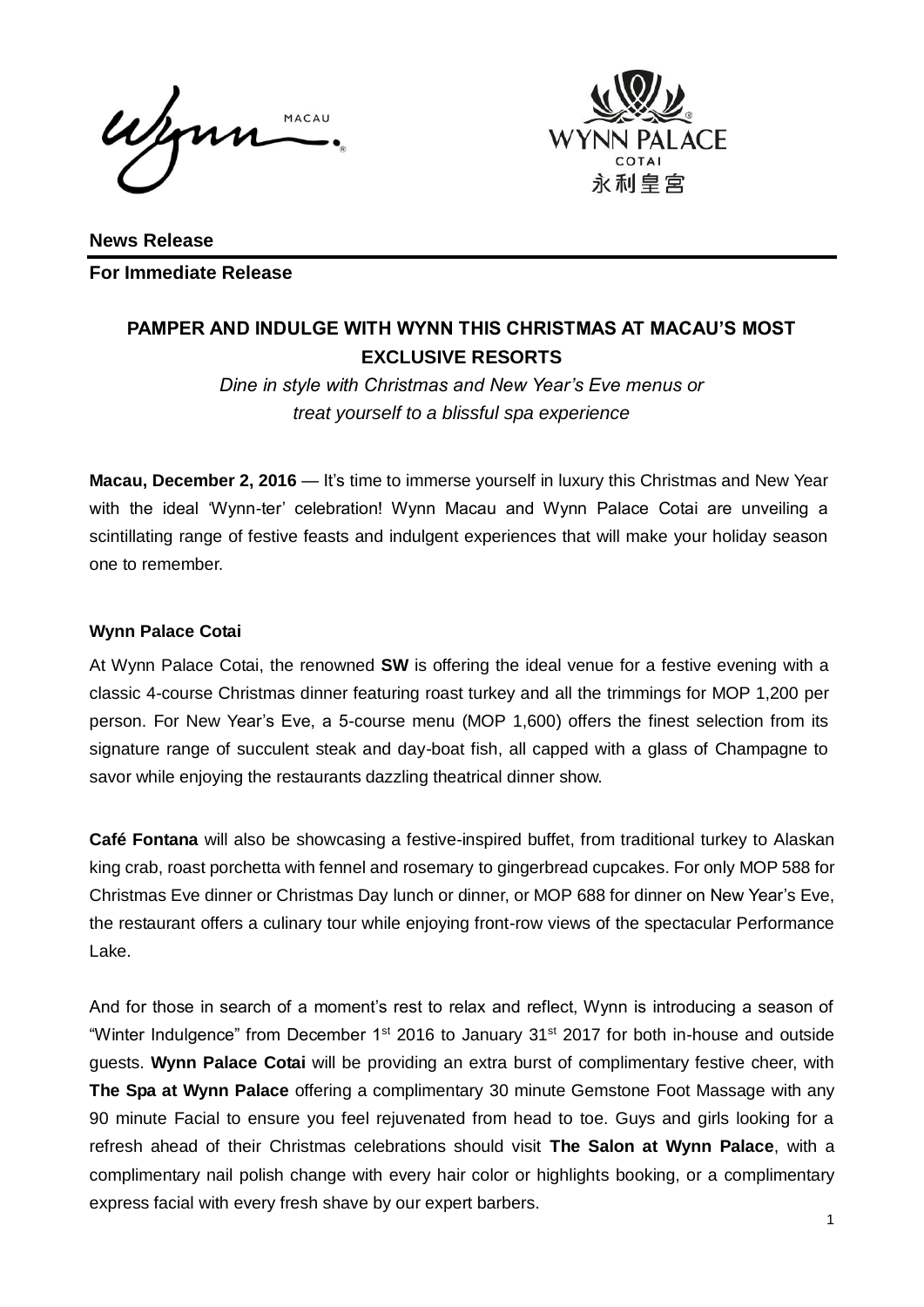



What's more, the season of giving continues with Wynn Palace Cotai's ongoing **"Shop and Indulge at Wynn"** program giving visitors the chance to enjoy a dazzling array of unique privileges that provide an extra taste of the resort's most exclusive experiences. From a gourmand experience with dining and beverage vouchers to a night in a spacious and luxurious suite, guests who spend MOP 25,000 or more in the new shops at the resort from now until December 31, 2016 can enjoy outstanding rewards.

### **Wynn Macau**

Wynn Macau's very own **il Teatro** will offer the finest Italian cuisine for the holidays, with a 4-course Christmas dinner that includes sliced duck breast, whipped potato, escarole and duck jus, followed by a light orange foam atop crunchy 'Amedei' chocolate and gingerbread ice-cream, all for MOP 1,088. On New Year's Eve, a 5-course meal (MOP 1,588) features dishes such as butter-poached turbot and fillet of Fassone veal will tantalize the taste buds as you take in the dancing waters outside the window.

For a more casual setting, **Café Esplanada** will feature tempting festive dinner buffets across Christmas and New Year's Eve, inspired by cuisines across the world. Whatever your palate yearns for, at only MOP 588 per person it provides the ideal opportunity to mark the end of the year with family and friends.

Meanwhile, **The Spa at Wynn Macau** and **The Spa at Encore** are offering "Winter Indulgence" with a Sparkling Holiday Facial, featuring a special SparkLING Makeover Mask that helps to draw massive amounts of oxygen to the surface of the skin, purifying and rejuvenating you for the year ahead. Plus, with every highlights hair appointment, guests can receive a complimentary express 30-minute Facial at **The Salon at Wynn**'s newly-launched Face Bar! Using a cocktail of serums customized to suit your skin concerns and the Energy Lift technique, your face is instantly lifted giving you a V-shape jawline appearance for your weekend party.

For dining reservations at Wynn Palace, please contact (853) 8889 3663. For more information, please visit wynnpalace.com/en/ or call (853) 8889 8889.

For dining reservations at Wynn Macau, please contact (853) 8986 3663. For more information, please visit wynnmacau.com/en/ or call (853) 2888 9966.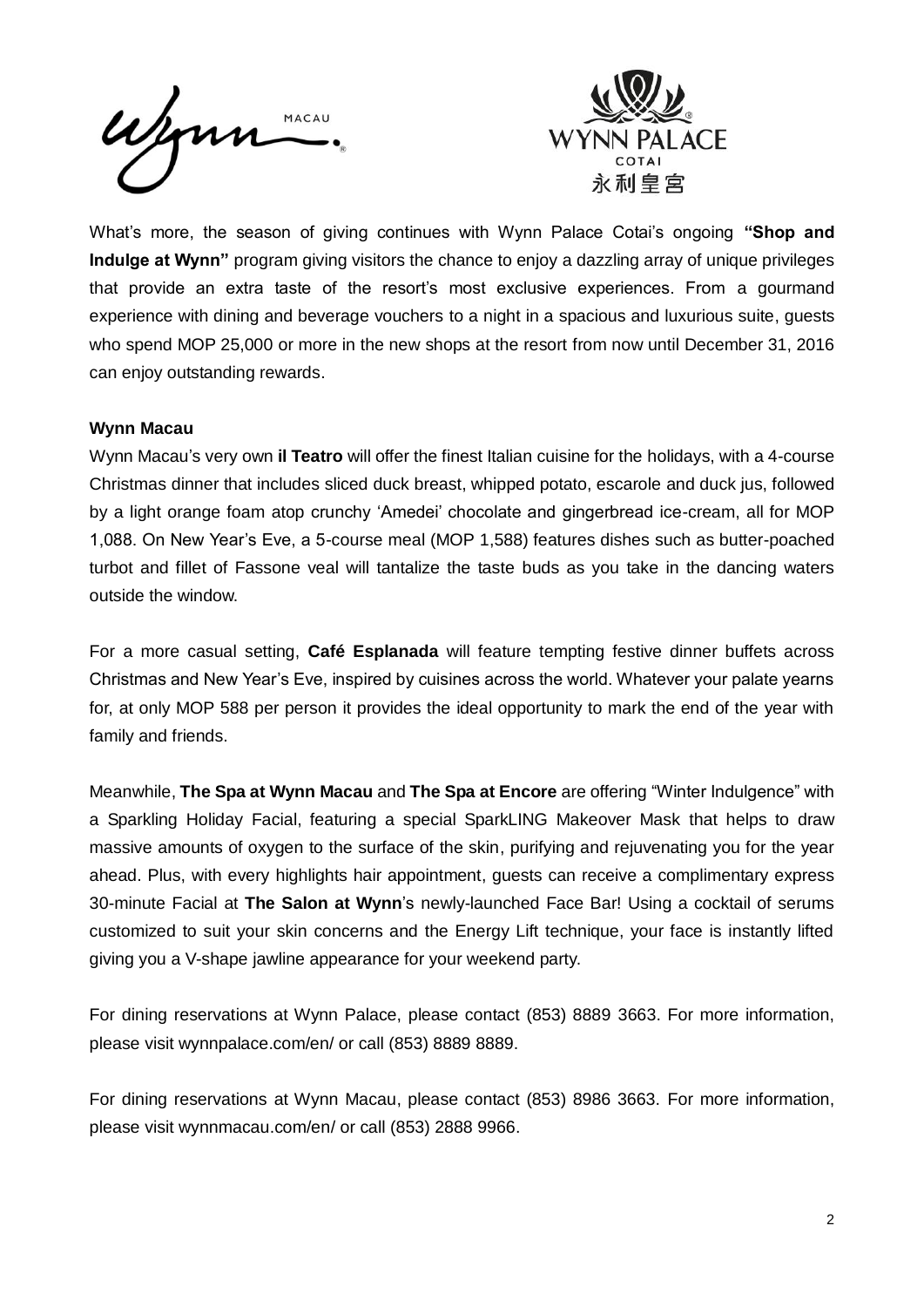



#### **ABOUT WYNN PALACE**

Wynn Palace is the second luxury integrated resort from international resort developer Wynn Resorts in the Macau Special Administrative Region of the People's Republic of China, following the launch of Wynn Macau. Located in the Cotai area, it features a 28-storey hotel with 1,706 exquisitely furnished rooms, suites and villas, versatile meeting facilities, over 200,000 square feet of renowned luxury retail, 11 casual and fine dining restaurants, Macau's largest spa, a salon, a pool and approximately 495,000 square feet of casino space. The resort also features a variety of entertainment experiences, including the dazzling 8-acre Performance Lake that mesmerizes guests with a choreographed display of water, music and light, the unique SkyCab, spectacular, large-scale floral displays by renowned designer Preston Bailey and an extensive collection of art works by some of the world's leading artists.

Wynn Resorts is the recipient of more Forbes Travel Guide Five Star Awards than any other independent hotel company in the world. Wynn Palace opened on August 22, 2016. For more information on Wynn Palace, visit [http://www.wynnpalace.com.](http://www.wynnpalace.com/)

#### **ABOUT WYNN MACAU**

Wynn Macau is a luxury hotel and casino resort in the Macau Special Administrative Region of the People's Republic of China with two iconic towers featuring a total of 1,008 spacious rooms and suites, approximately 280,000 square feet of casino space, over 54,000 square feet of retail space, eight casual and fine dining restaurants, two spas, a salon and a pool. The resort proudly boasts three distinct entertainment experiences, including Macau's only choreographed Performance Lake, blending lofty plumes of water, gracefully choreographed music from Broadway tunes to renowned Chinese songs, powerful LED lights and fire effects.

Wynn Macau is operated by international resort developer Wynn Resorts, recipient of more Forbes Travel Guide Five Star Awards than any other independent hotel company in the world. Wynn Macau is the only Resort in the world with 7 Forbes Five-Star Awards, garnering Five-Star awards for its hotel, restaurants and spas. Wynn Macau opened on September 6, 2006 and its second tower – Encore opened on April 21, 2010. For more information on Wynn Macau, visit [http://www.wynnmacaupressroom.com.](http://www.wynnmacaupressroom.com/)

- ends -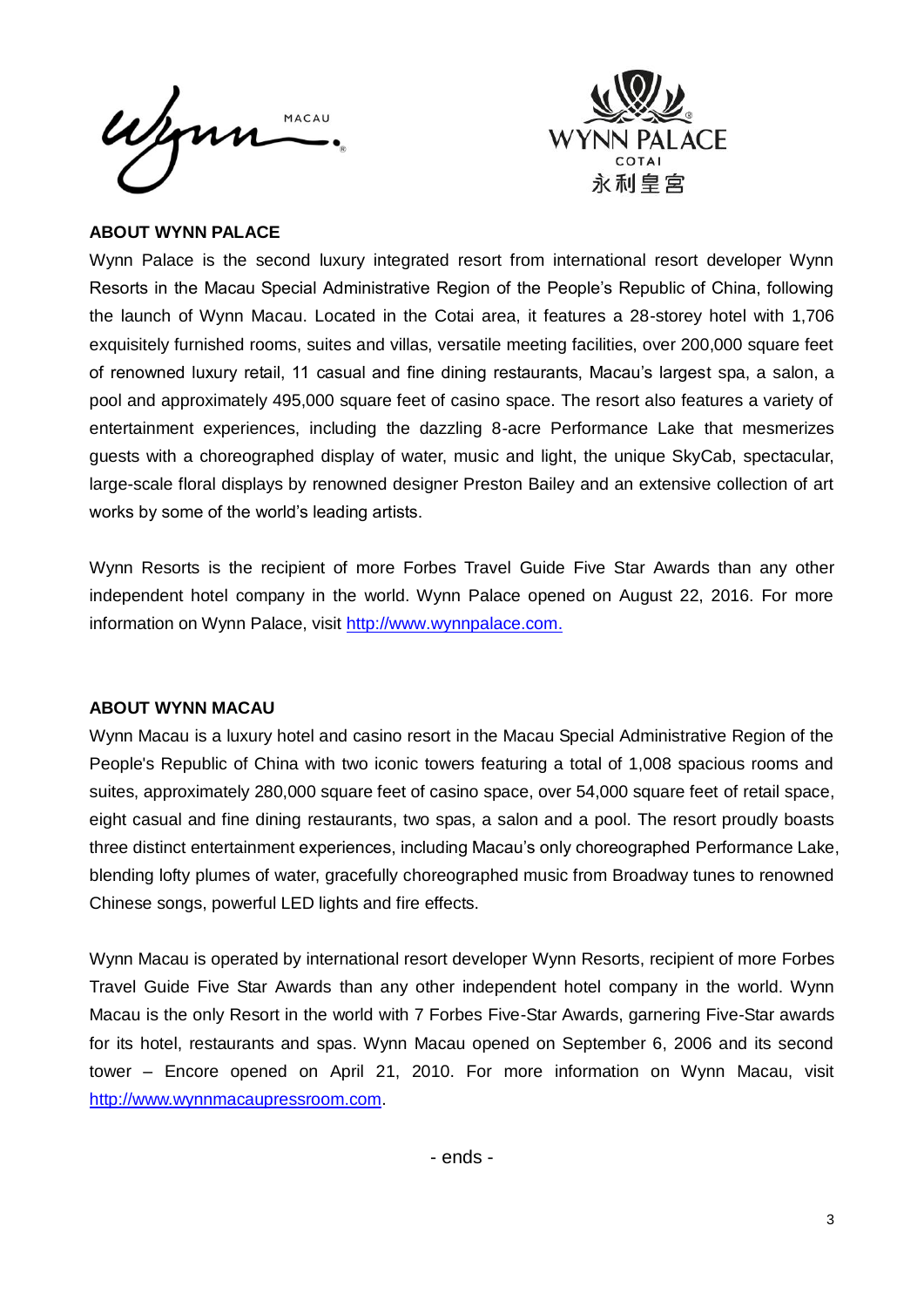Wynn MACAU  $\bullet$ 



#### **For media enquiries, please contact:**

Barry Cheong, Assistant Director – Public Relations (853) 8986 5532 / [barry.cheong@wynnpalace.com](mailto:barry.cheong@wynnpalace.com)

Serena Chin, Manager – Public Relations (853) 8986 5525 / [serena.chin@wynnmacau.com](mailto:serena.chin@wynnmacau.com)

## **Appendix:**

Restaurant Christmas and New Year's Eve offers include:

| <b>Christmas Eve and Christmas Day</b>       | <b>New Year's Eve</b>                        |
|----------------------------------------------|----------------------------------------------|
| <b>Wynn Palace</b>                           |                                              |
| <b>SW</b>                                    | <b>SW</b>                                    |
| 4-course set menu and a la carte             | 5-course set menu (incl. a glass of          |
| Price: MOP 1,200 per person                  | Champagne) and a la carte                    |
|                                              | Price: MOP 1,600 per person                  |
| Café Fontana                                 | Café Fontana                                 |
| Festive buffet                               | <b>Festive buffet</b>                        |
| Price: Christmas Eve dinner or Christmas Day | Price: MOP 688 per person                    |
| lunch or dinner for MOP 588 per person       | Time: 6:00pm - 8:30pm, 9:00pm - Midnight     |
| Time: 11:30am - 3:30pm, 5:30pm - 8:00pm,     |                                              |
| $8:30$ pm $-11:00$ pm                        |                                              |
| <b>Wynn Macau</b>                            |                                              |
| Il Teatro                                    | Il Teatro                                    |
| 4-course set menu and a la carte (vegetarian | 5-course set menu and a la carte (vegetarian |
| menu available)                              | menu available)                              |
| Price: MOP 1,088 per person                  | Price: MOP 1,588 per person                  |
| Café Esplanada                               | Café Esplanada                               |
| Festive buffet                               | <b>Festive buffet</b>                        |
| Price: MOP 588 (adult)                       | Price: MOP 588 (adult)                       |
| MOP 268 (child, 5-12 years old)              | MOP 268 (child, 5-12 years old)              |
| Time: 5:30pm - 8:00pm, 8:30pm - 11:00pm      | Time: 6:00pm - 8:30pm, 9:00pm - 12:30am      |